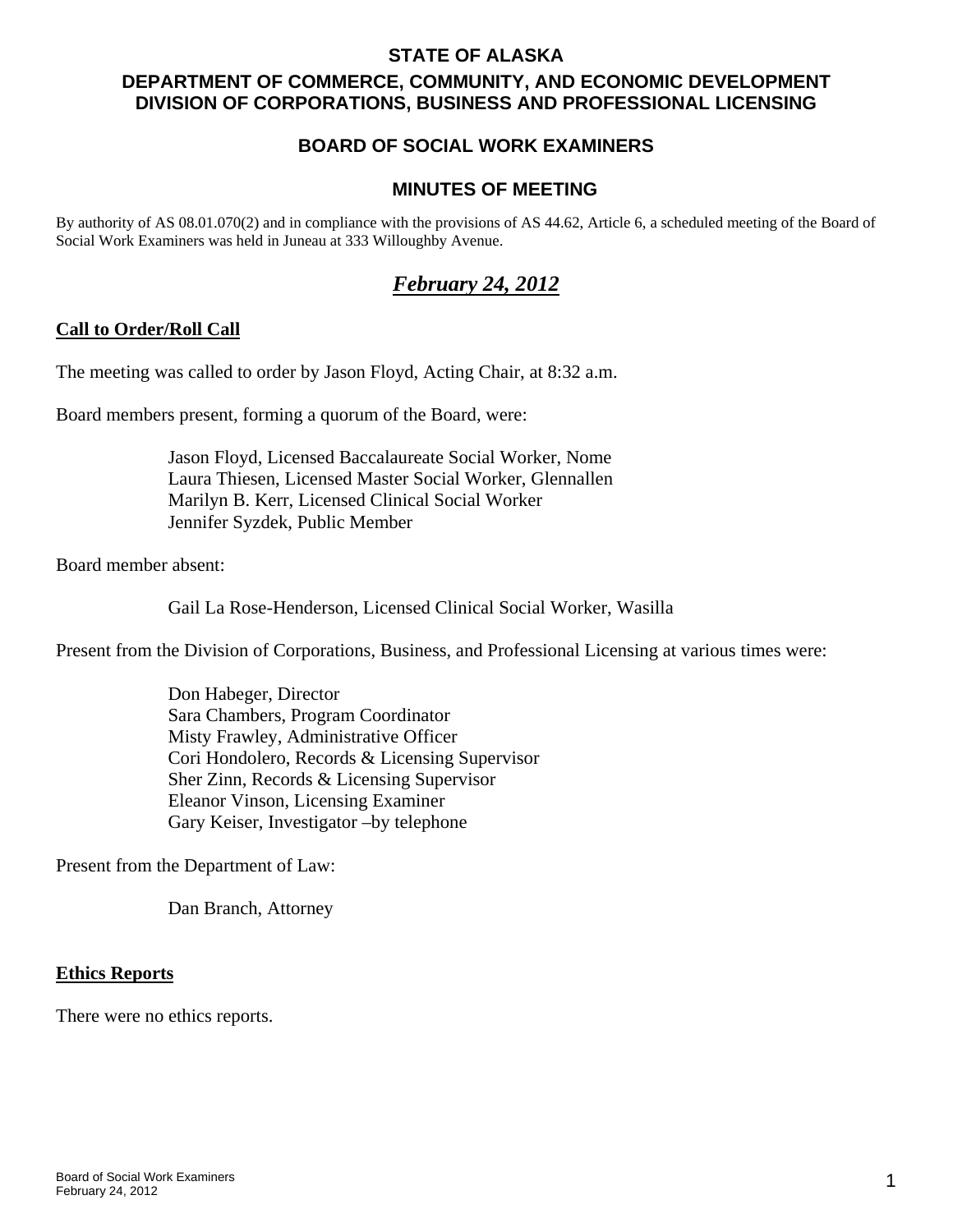## **On a motion duly made by Laura Thiesen, seconded by Marilyn Kerr, and passed unanimously, it was**

## **RESOLVED that the Board accept the agenda as amended.**

### **Agenda Item 2 Review Meeting Minutes**

The Board reviewed the minutes from the October 14, 2011, meeting.

## **On a motion duly made by Laura Thiesen, seconded by Marilyn Kerr, and approved unanimously, it was**

# **RESOLVED that the Board accept the October 14, 2011 meeting minutes as amended.**

### **Agenda Item 3 Division Reports**

#### A. Budget Report

Administrative Officer Misty Frawley had prepared a budget report for the board. It showed that the Board is in solid shape, with a surplus amount. The licensee fees have not been reviewed as yet.

Director Don Habeger gave a quick overview of how the fees are looked at. There is a chart showing if a board is in the red; is neutral; or if the board has a surplus that must be reduced by reducing fees. At this time, the Board is neutral, with slight revenues ahead.

The Director discussed the process of distribution of RSA costs. Business licensing is now paying their share, and it should help all other boards. He also discussed how out of state travel is part of the Legislative process. In 2013, if the Governor's budget has not changed, then travel for Boards will be increased.

### B. Examiners' Report

This is information regarding the numbers and status of licenses as of 2/13/2012.

Number of LCSW -- 484 Number of MSW -- 134 Number of BSW -- 71 Total number of all permanent licenses: 689 Number that did not renew in 2010(lapsed): 69

Current temporary licenses: 38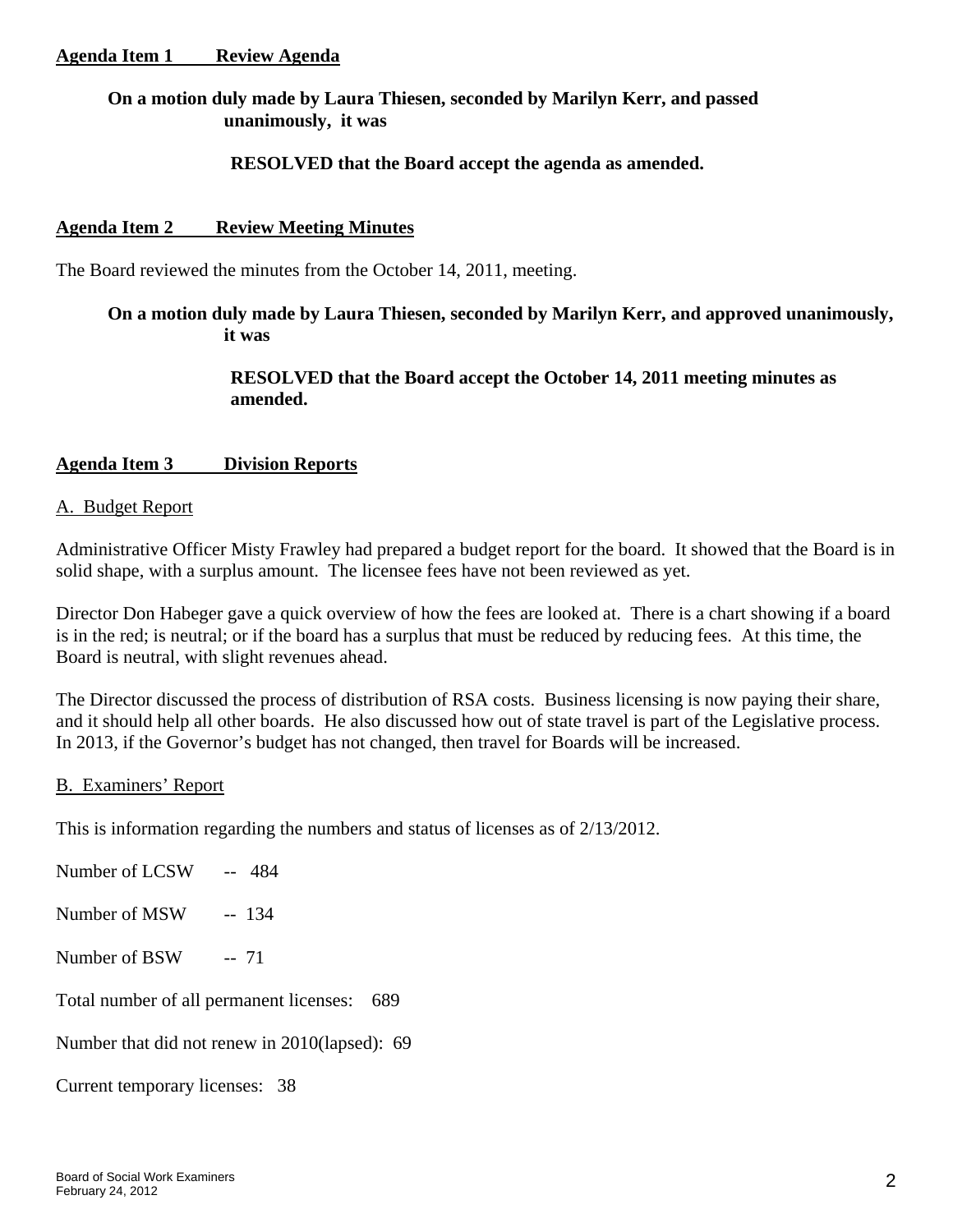## C. Investigator's Report

Previously there was discussion of accepting guidelines for imposition of civil fines. This will again be brought to the next meeting.

There are no new open investigations. There was one complaint since the last meeting

### **Agenda Item 4 New Business**

### A. Year End Report

The Board worked on their goals/objectives for FY2012. There will be further work on it, but at this time it is as follows:

- 1. Review applications for licensure by credentials/examination at the meetings and/or by mail vote. The Board will continue to license at the Clinical, Masters and Baccalaureate levels.
- 2. Review and evaluate the social worker examination and licensing process and insure that business is conducted in a timely manner.
- 3. Ensure that the application process remains in compliance with the Americans with Disabilities Act (ADA).
- 4. Report disciplinary actions to the Disciplinary Action Reporting System (DARS) of the Association of Social Work Boards.
- 5. Hold a minimum of two face-to-face meetings in FY 2011. The Board may need to hold additional face-to-face meetings depending on the number of applications received.
- 6. Maintain full Board membership at all times.
- 7. Review the revenues and expenditures of Board business and work with the Division to ensure that the license fees be set at a level to equal costs of conducting Board business.
- 8. Send a Board Member and staff to various social work national and regional training and conferences, such as New Board Member Training from the Association of Social Work Boards, Association of Social Work Boards' conferences.
- 9. In order to maintain communication with NASW, Alaska Chapter, and the Office of Children's Services, as well as any other organization associated with social work, continue to invite their representatives to attend meetings.
- 10. Make recommendations for statute and regulation changes as necessary.
- 11. Continue to improve communication with licensees via the Division of Occupational Licensing website, NASW, Alaska Chapter, etc.
- 12. Identify ways to communicate with the public about social work licensing and with social workers regarding licensure.

### **On a motion duly made by Laura Thiesen, seconded by Jennifer Syzdek, and approved unanimously, it was**

 **RESOLVED that the Board accept annual goals and objectives for FY12, as amended and discussed, pending input from the Chair.**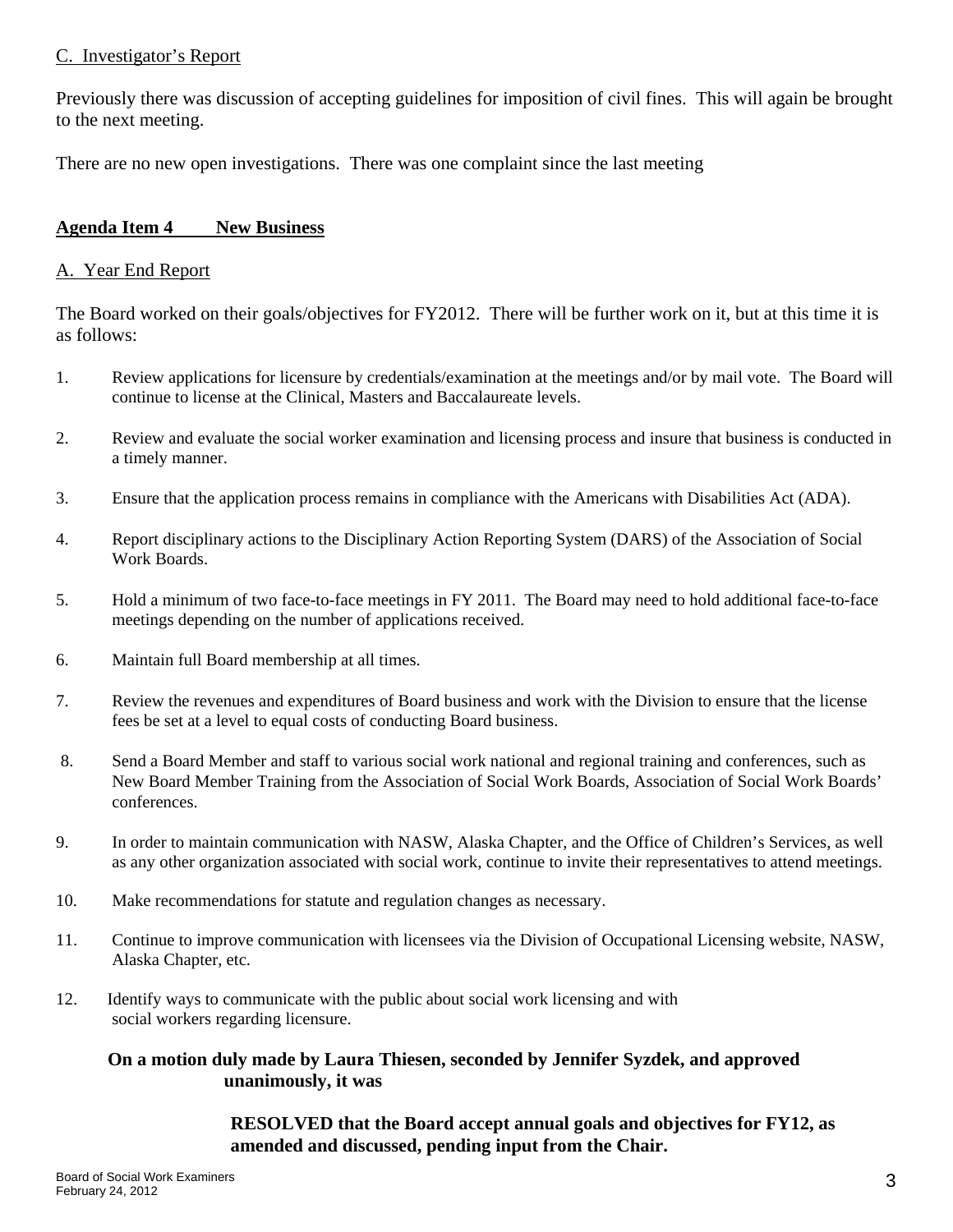#### **Agenda Item 5 Applications/Reinstatements/CEU Audits**

The Board reviewed 49 applications, 1 continuing education audit, and 3 requests for alternate supervision during this meeting.

**On a motion by Laura Thiesen, seconded by Marilyn Kerr, and approved unanimously it was** 

 **RESOLVED to approve the following Social Work applications with the stipulation that the information in the applicants' files will take precedence over the information in the minutes:** 

# *CLINICAL SOCIAL WORKER BY EXAMINATION*

 BLUBAUGH, STEPHANIE BRYANT, RUSSELL KLIGMANN, MARCI ROTH, DEBRA SHIPOWICK, JUSTIN

# *MASTER SOCIAL WORKER BY EXAMINATION*

BALDWIN, TRACEY MERWIN, PATRICIA MESSING, BRIAN QUINN, KATHLEEN STRATTON, NATHAN TALBOT-CLARK, BRYAN

# *MASTER SOCIAL WORKER BY CREDENTIALS*

 BELTRAMI, REBECCA POULSEN, MARIA

# *BACCALAUREATE SOCIAL WORKER BY EXAMINATION*

DUBIN-SCHEER, CLAIRE HARLEY, VICTOR MAYS, MELISSA PALMER, DIANE

### *EXTENSION OF EXAM TIME*

DUSENBURY, STEPHANIE GRAVES, KATHLEEN

### *ALTERNATE SUPERVISION*

CURTIS, MARISSA LEWIS, NATALIE STRATTON, NATHAN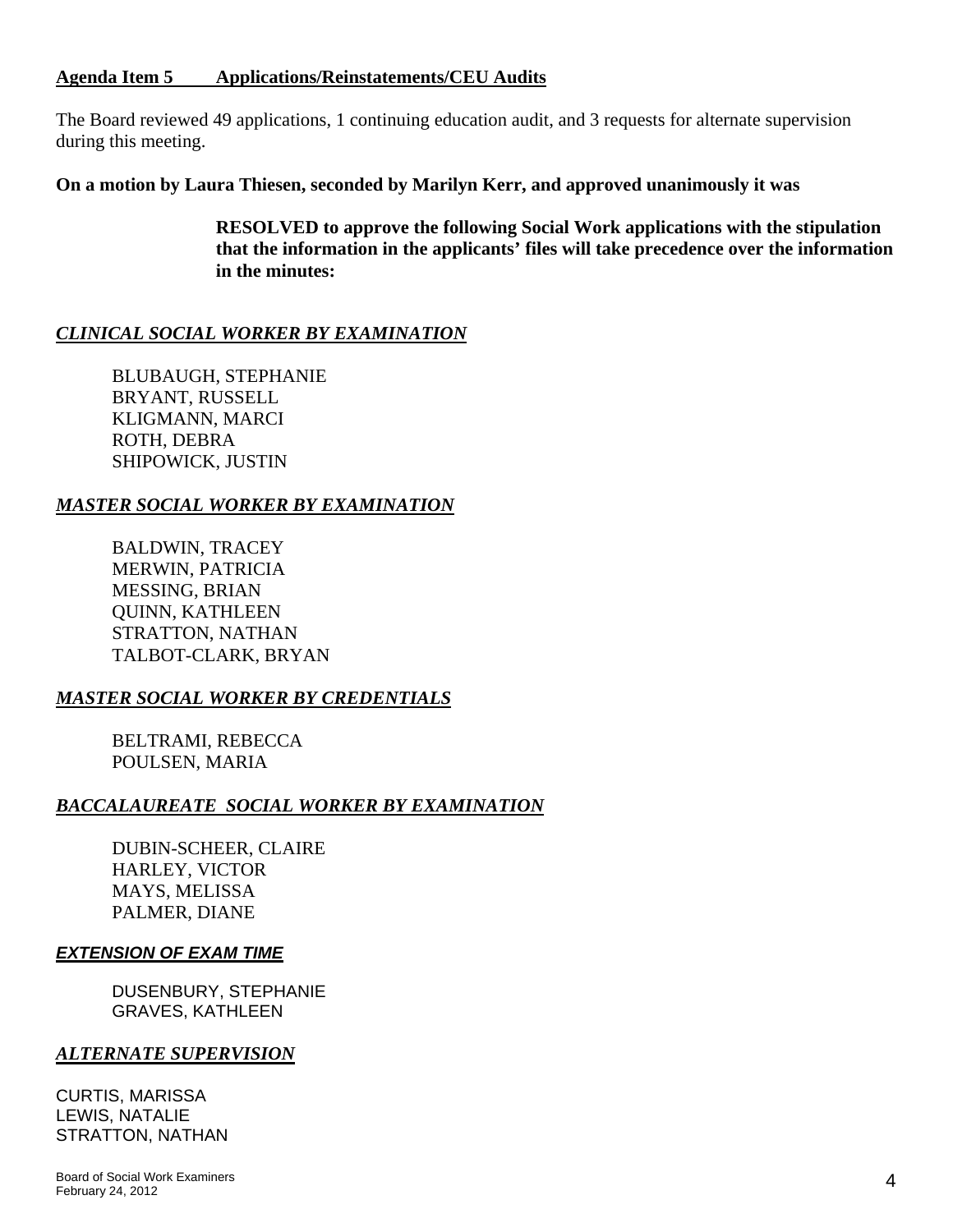### **CONTINUING EDUCATION COURSES**

# ALASKA ASSOC OF MARITAL & FAMILY THERAPY

Clinical Realities in a Cyber World: Common Problems, Therapeutic Suggestions & Ethical Considerations

# FORT WAINWRIGHT CHILD & FAMILY ASSISTANCE CENTER

Building Resilience in Children, Adolescents…and Us

# UAF/UAA ALASKA RURAL BEHAVIORAL HEALTH TRAINING ACADEMY

Critical Elements in Clinical Supervision

Overcoming Obstacles Within Rural Alaska in Clinical Supervision

### CO-OCCURRING DISORDERS INSTITUTE – CODI

A New Look at Binge Drinking

Assessment Sources & Differential Diagnosis

Behavioral Plan Practicum

- Crisis Intervention
- Engaging Couples & Families
- Evidence Based Treatment of Clinically Exotic Problems in School
- Regional Trauma Institutes Trauma 101 day 1

Regional Trauma Institutes -Trauma Informed Care-day 2

Special Populations – FASD, SED, SMI

Substance Abuse Assessment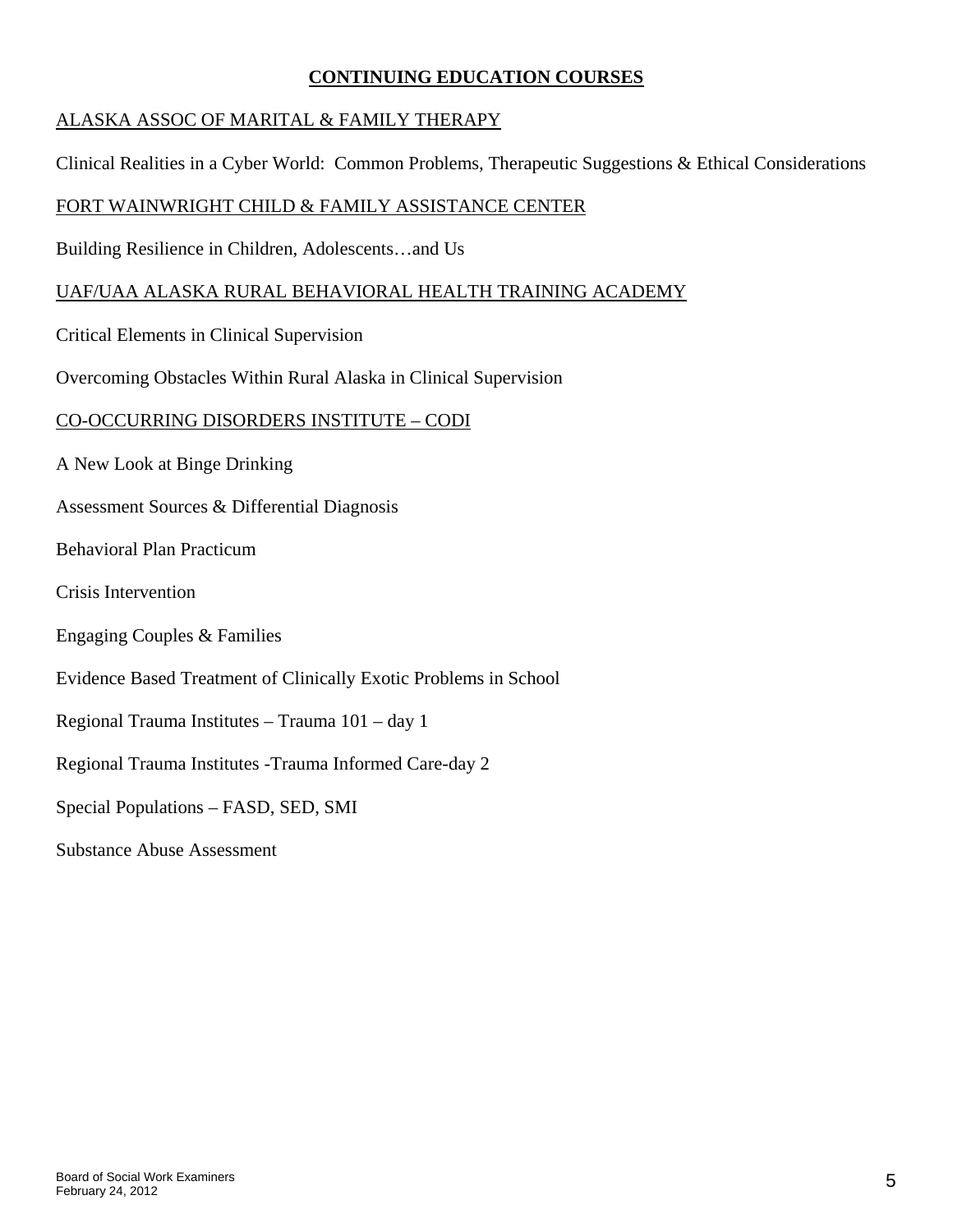# **Agenda Item 6 Public Comment**

There was no public comment.

## **Agenda Item 7 NASWAK Liaison Report**

Marilyn Kerr spoke with Kris Rehmann who is President-Elect of NASW. She states the board is in the process of hiring an Executive Director. We will be able to increase communication with them as their position is filled.

Topics discussed were the inclusion in present regulations of the Code of Ethics of the National Association of Social Workers (NASW) 1999 edition. There is a more recent edition which our Board may consider updating. The NASW board has not addressed this as yet. Ethics will be a topic for their spring training and our questions are invited.

A second issue is our request to record credits earned for NASW trainings so that copies can reflect credits clearly for audit purposes. They have already addressed this and no longer will use stickers.

The spring education meeting will include a presentation on ethics and they are requesting an informal presentation by the Board.

### **Agenda Item 8 Old Business**

### A. Code of Ethics

The Board had discussed that the NASW's code of ethics. Some members had felt that it is broad and ambiguous and they wish to write their own. Discussion previously showed that some board members believe that the code of ethics is not a code of regulations and there is no historical context for needing to change it.

Board Members Laura Thiesen attended the ASWB annual meeting and spoke with ASWB's legal counsel regarding creating a board's own ethics. The advise was to be sure and follow the Model Law.

Board Member Kerr noted that "standards of practice' is in the statutes. Board Member Floyd feels that elements in the NASW Code of Ethics are aspirations, and the Board needs more defined ethical boundaries.

The discussion on dropping the NASW Code of Ethics from our regulations was tabled until the next meeting.

### B. Legal Opinion/Military Reporting

The Board had requested a legal opinion as to whether licensed social workers employed by the U.S. Military have to comply with the state statutes mandating the reporting of suspected child abuse to the state's Office of Children's Services.

Alaska Department of Law Attorney Dan Branch addressed the Board regarding this matter. Afterwards it was decided that he should look further into the question and then will present the board with his findings at another meeting.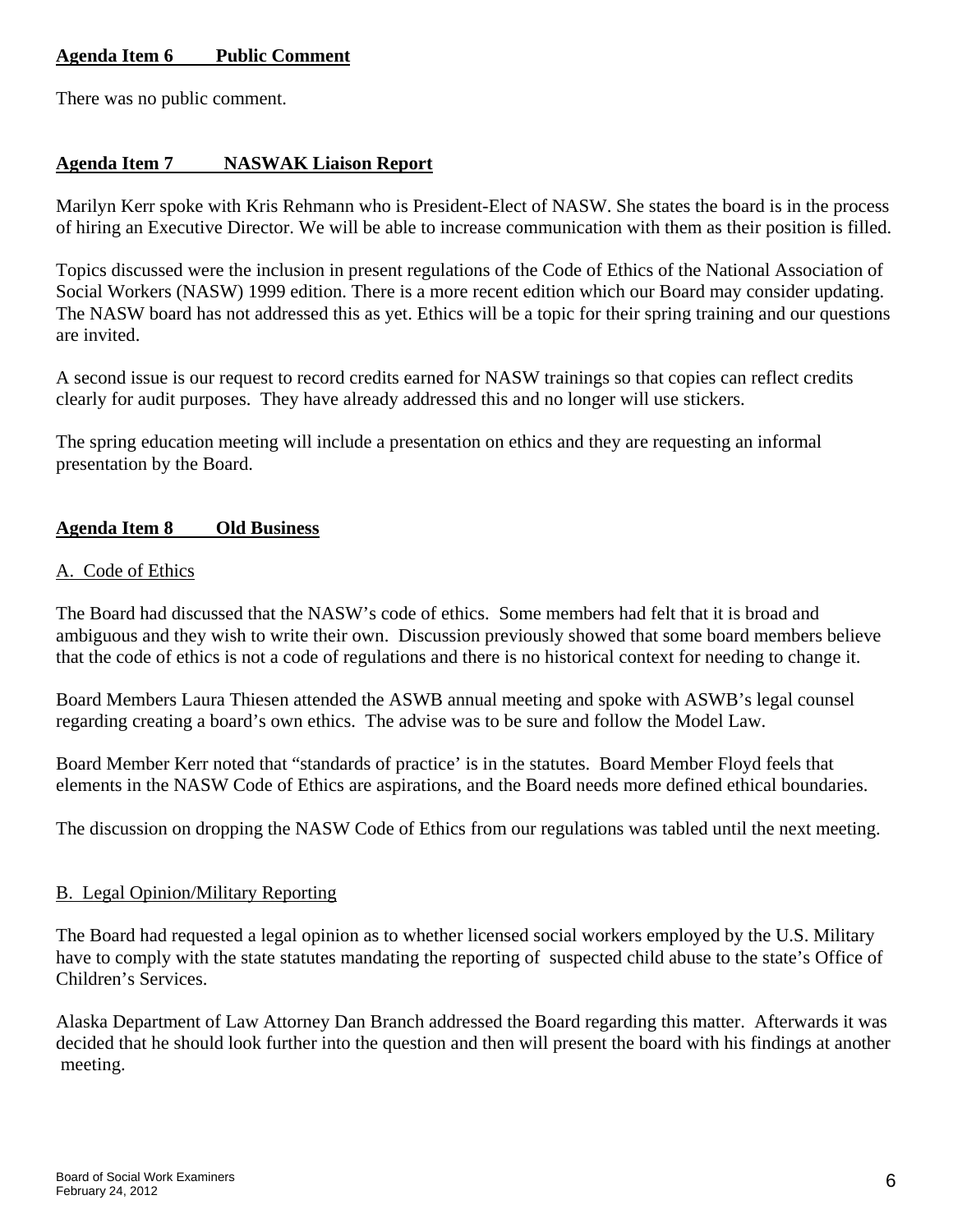# **On a motion by Laura Thiesen, seconded by Marilyn Kerr, and approved unanimously it was**

 **RESOLVED to go into executive session with Department of Law Attorney Branch and staff in accordance with AS 44.62.310(c)(2) and (3) for the purpose of discussing a legal opinion.** 

Into executive session 2:04 am Out of executive session 2:34 am

### **Agenda Item 9 Regulations**

This concerns a regulation changes to place a 10 year limit on "student" employment that was previously discussed, reviewed by the Department of Law and public noticed. The Department of Law had added some small changes to it and it now must be re-adopted to become law.

### **On a motion by Laura Theisen, seconded by Jennifer Syzdek, and approved unanimously it was**

# **RESOLVED to re-adopt the changes dealing with sections 12 AAC 18.120 and 12 AAC 18, as presented.**

Acting Chair Jason Floyd signed the Order on record.

### **Agenda Item 11 Board Business**

### A. Wilhelm-North Slope Borough Lic Question

There was a question regarding an LPC being able to sign off on an assessment & treatment plan done by a licensed clinical social worker.

Richard Nault answered with the following:

The integrated regulations have addressed this issue in the following manner:

An un-licensed person with a master's in social work, may not call themselves a 'social worker'. However, they *can* work for a Behavioral Health Grantee as a Professional Mental Health Clinician and provide Clinic services under that title ( Professional Mental Health Clinician). If those services are medically necessary and delivered in a manner consistent the Integrated Behavioral Health regulations, the services can be billed to Medicaid.

The Board replied that, if a person is not performing duties listed under statute 08.95.990(2), they are in compliance, so they are fine. They can only perform those duties (as described in 08.95.99) if under an approved supervisor:

#### **Sec. 08.95.990. Definitions.** In this chapter,…

(2) "clinical social work" means the diagnosis of psychiatric disorders and the use of techniques of applied psychotherapy of a nonmedical nature while practicing social work;..

(8) "student in a social work program approved by the board" includes

(A) a person with a master or doctorate degree in social work who is practicing clinical social work under the supervision of a person who meets the requirements of AS  $08.95.110(a)(2)$ 

Assessments and treatment plans do not fall under "clinical social work".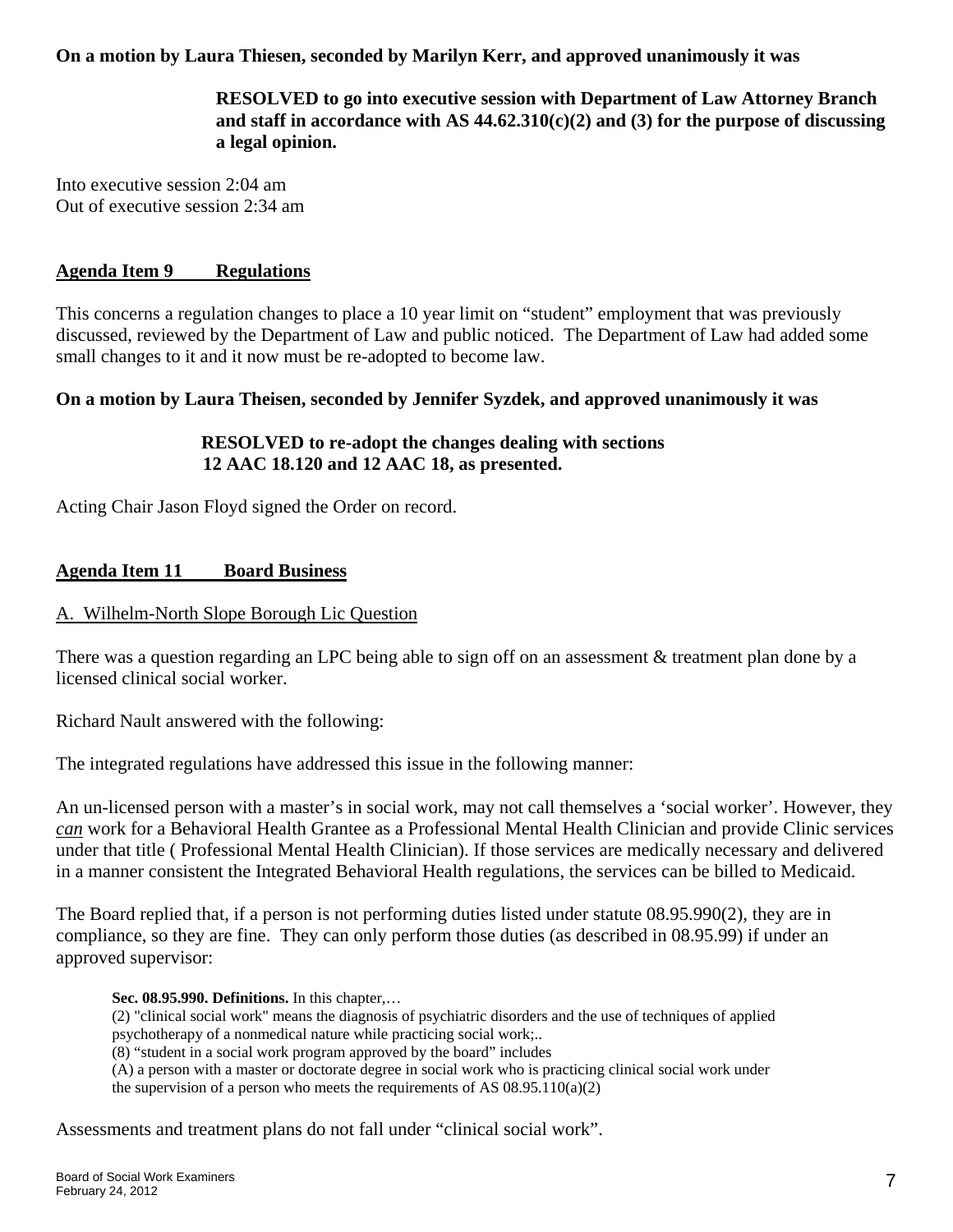None of these hours would count as licensure hours. In order for time to be counted toward supervision, a person must be under an approved supervisor and, the applicant will need an alternate supervision plan (if not using someone in your current employment or out of your area). Please consider distance supervision.

#### (2) has completed, within the 10 years before application for licensure and **under the supervision of a licensed social worker, licensed psychologist or licensed psychiatrist** either

(A) a minimum of two years of continuous full-time employment in postgraduate clinical social work; or (B) a minimum of 3,000 hours of less than full-time employment in a period of not less than two years in postgraduate social work

#### **12 AAC 18.115. SUPERVISION OF EXPERIENCE FOR CLINICAL SOCIAL WORK LICENSE.** (a) To

meet the requirements of AS  $(0.895.110(a)(2))$ , an applicant for a clinical social work license must document at least 100 hours of direct clinical supervision equitably distributed throughout the supervised period. No more than 50 hours required by this subsection may be in group supervision. For good cause shown, the board will, in its discretion, grant a written request from an applicant for an exception to the limitation on the number of group supervision hours.

(b) The board will, in its discretion, approve the supervision of experience of an applicant for a clinical social work license to satisfy the requirements of AS  $08.95.110(a)(2)$  if the clinical supervisor

(1) documents the applicant's supervised experience on a form provided by the department; and

(2) is a clinical social worker, psychologist, or psychiatrist who holds an unrestricted license to practice that profession in this state or other licensing jurisdiction during the period of supervision.

(c) To be accepted by the board,

(1) direct clinical supervision must be provided in face-to-face meetings between the supervisor and the applicant unless the board, for good cause shown, has granted an exception allowing for an alternate form of supervision.

(2) if direct clinical supervision is not provided to the applicant within the applicant's agency of employment, the applicant must provide the board with a written release from the administrator of the applicant's agency for the applicant to be supervised outside the applicant's agency setting; and

(3) the clinical supervisor must be responsible for direct clinical supervision of the applicant within the following content areas:

(A) clinical skills;

(B) practice management skills;

(C) skills required for continuing competence;

(D) development of professional identity;

(E) ethical practice;

(F) legal and regulatory requirements.

(d) To receive the exception in  $(c)(1)$  of this section, an applicant who practices in a remote location must, before the supervision begins, submit a written request to the board to allow supervision by telephonic or electronic means. The board will approve a request for telephonic or electronic supervision of an applicant who practices in a remote location if the board determines that

(1) approved clinical supervisors are not practicing at, or within a reasonable distance of, that location; or

(2) the approved clinical supervisors practicing at that location cannot provide appropriate supervision

because of the supervisor's relationship to the applicant, a possible conflict of interest, or other good cause shown.

### **(e) For good cause shown to the board's satisfaction, the board will accept an alternate plan of**

# **supervision that varies from the requirement of this section, if the applicant**

**(1) submits the alternate plan in writing to the board; and**

#### **(2) receives approval of the alternate plan by the board before the applicant begins the alternate supervised Experience**

# B. LEAP

Licensing Exam Preparation Services, LLC, had asked the Board to advertise their product for exam preparation on their website. The Board declined to answer the letter, as they have previously.

### C. Licensing Question – Felony

An individual had sent email regarding substance abuse certification. The Licensing Examiner had answered and the Board did not wish to change the answer. (Substance Abuse Counselors are processed through the Commission Behavioral Health-it is not a Professional License.)

### D. Malone-UAF Alaska Native CEU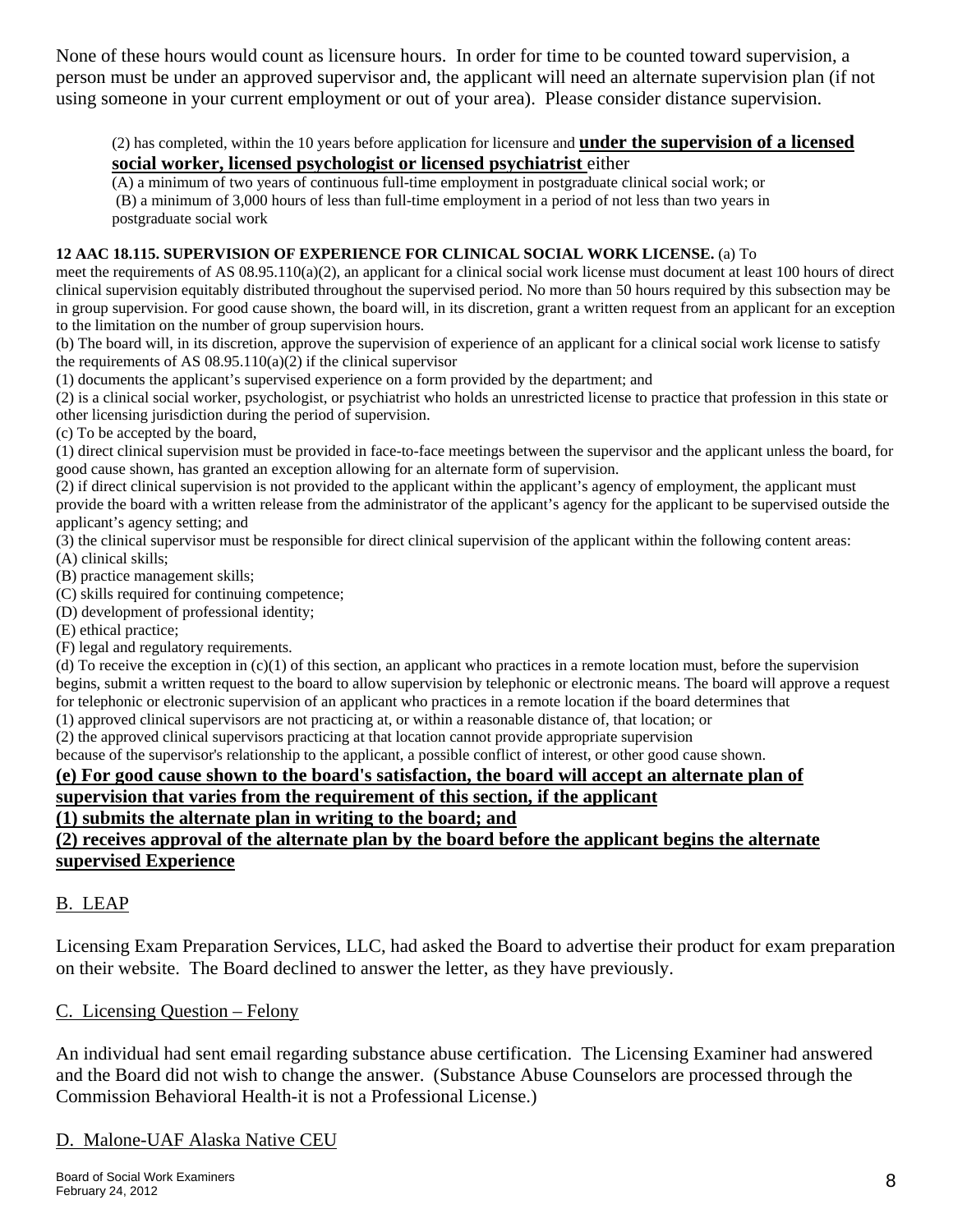Vicki Malone had asked if a class that the UAF is offering, ANL F150, Interpretive Communications, would be accepted as cross cultural education relating Alaska Natives for continuing education hours. The Board feels that it is a good course, however, it must be a graduate course or a CEU level course, not an undergraduate course, to be accepted for continuing education for a licensed social worker, per the following regulation:

**12 AAC 18.220. APPROVED CONTINUING EDUCATION ACTIVITIES.** (a) To be accepted by the board, continuing education must contribute directly to the professional competency of a social worker and must be directly related to the skills and knowledge required to implement social work principles and methods as defined in AS 08.95.990.

(b) The following continuing education activities are acceptable if they are related to social work in accordance with (a) of this section: (1) postgraduate courses in social work given by an academic institution, either audited or for credit;

# **Agenda Item 12 Board Business**

### A. Task List

Marilyn Kerr -- liaison to NASWAK. All -- Read Code of Ethics (is on the website)

### B. Sign Wall Certificates

The wall certificates were signed.

C. Schedule future meetings

June 15, 2012 in Anchorage September 7, 2012 in Kenai The meeting will begin at 8:30 a.m.

D. Sign Meeting Minutes

The October 14, 2011 meeting minutes were signed by the Acting Board Chair.

### E. Discuss Travel Authorizations/collect & sign

Travel Authorizations were signed by the Board members and turned in.

### F. Training/conferences

Spring Meeting – April – Gail LaRose-Henderson and Eleanor Vinson

# **Upon a motion by Laura Thiesen, seconded by Marilyn Kerr, and approved unanimously it was**

# **RESOLVED to adjourn the meeting.**

Meeting adjourned at 4:30 pm.